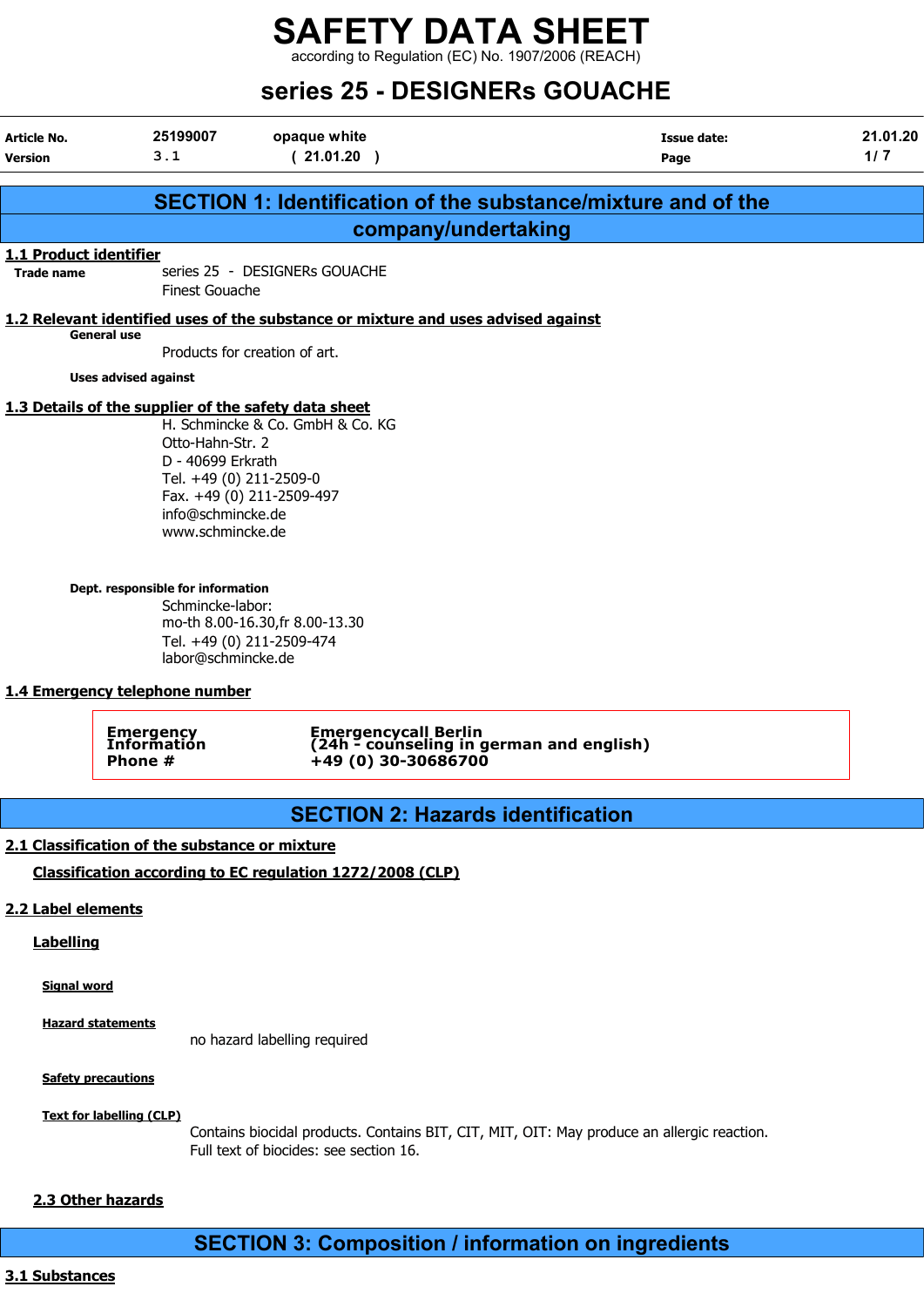according to Regulation (EC) No. 1907/2006 (REACH)

### series 25 - DESIGNERs GOUACHE

| <b>Article No.</b> | 25199007 | opaque white | <b>Issue date:</b> | 21.01.20    |
|--------------------|----------|--------------|--------------------|-------------|
| <b>Version</b>     |          | 21.01.20     | Page               | o 1 5<br>41 |

Chemical characterisation **Water** gum arabic pigments additives CAS-Number EINECS / ELINCS / NLP EU index number REACH registration No. Hazchem-Code CI-Number

#### 3.2 Mixtures

#### Additional information

further information: see appendix

#### SECTION 4: First aid measures

#### 4.1 Description of first aid measures

#### General information

#### In case of inhalation

No special measures are required. Seek medical treatment in case of troubles.

#### In case of skin contact

Remove residues with soap and water. Seek medical attention if irritation persists.

#### After eye contact

In case of contact with eyes, rinse immediately with plenty of flowing water for 10 to 15 minutes holding eyelids apart. In case of troubles or persistent symptoms, consult an opthalmologist.

#### After swallowing

Rinse mouth immediately and drink plenty of water. Seek medical treatment in case of troubles.

#### 4.2 Most important symptoms and effects, both acute and delayed

#### 4.3 Indication of any immediate medical attention and special treatment needed

Treat symptomatically.

### SECTION 5: Firefighting measures

#### 5.1 Extinguishing media

#### Suitable extinguishing media

Use extinguishing material as appropriate for the surrounding area.

#### Extinguishing media which must not be used for safety reasons

Full water jet

#### 5.2 Special hazards arising from the substance or mixture

carbon monoxide and carbon dioxide

#### 5.3 Advice for firefighters

Special protective equipment for firefighters

#### Additional information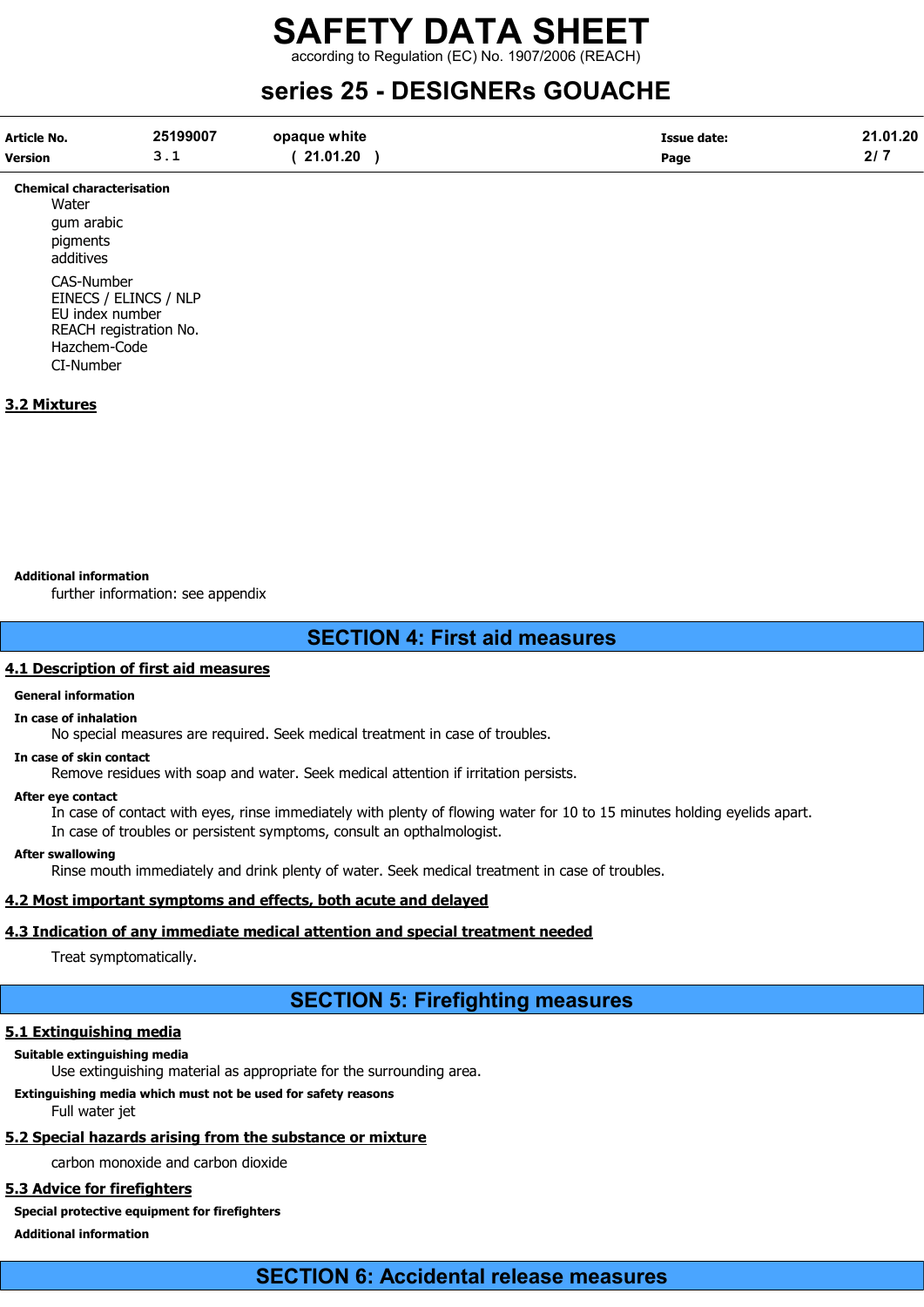according to Regulation (EC) No. 1907/2006 (REACH)

## series 25 - DESIGNERs GOUACHE

| Article No.    | 25199007 | opaque white | <b>Issue date:</b> | 21.01.20 |
|----------------|----------|--------------|--------------------|----------|
| <b>Version</b> | ـ        | 21.01.20     | Page               | 3/7      |

#### 6.1 Personal precautions, protective equipment and emergency procedures

Avoid contact with skin, eyes, and clothing.

#### 6.2 environmental precautions

Discharge into the environment must be avoided.

#### 6.3 Methods and material for containment and cleaning up

Methods for cleaning up

Take up mechanically.

Additional information

#### 6.4 Reference to other sections

Disposal: see section 13

#### SECTION 7: Handling and storage

#### 7.1 Precautions for safe handling

#### Advices on safe handling

Handle in accordance with good industrial hygiene and safety practice.

#### Precautions against fire and explosion

No special fire protection measures are necessary.

#### 7.2 Conditions for safe storage, including any incompatibilities

Requirements for storerooms and containers storage temperature: 10 - 30 °C

Hints on joint storage Storage class Further details

#### 7.3 Specific end use(s)

No special measures necessary if stored and handled as prescribed.

#### SECTION 8: Exposure controls/personal protection

#### 8.1 Control parameters

#### 8.2 Exposure controls

#### Occupational exposure controls

#### Respiratory protection

With correct and proper use, and under normal conditions, breathing protection is not required.

Respiratory protection must be worn whenever the WEL levels have been exceeded. Particle filter device (DIN EN 143)

#### Hand protection

Protect skin by using skin protective cream.

#### Eye protection

Tightly sealed safety glasses.

#### Body protection

Wear suitable protective clothing. Wash contaminated clothing prior to re-use.

General protection and hygiene measures Wash hands before breaks and after work.

### SECTION 9: Physical and chemical properties

#### 9.1 information on basic physical and chemical properties

| Form         | pasty            |
|--------------|------------------|
| Colour       | pigmented        |
| <b>Odour</b> | almost odourless |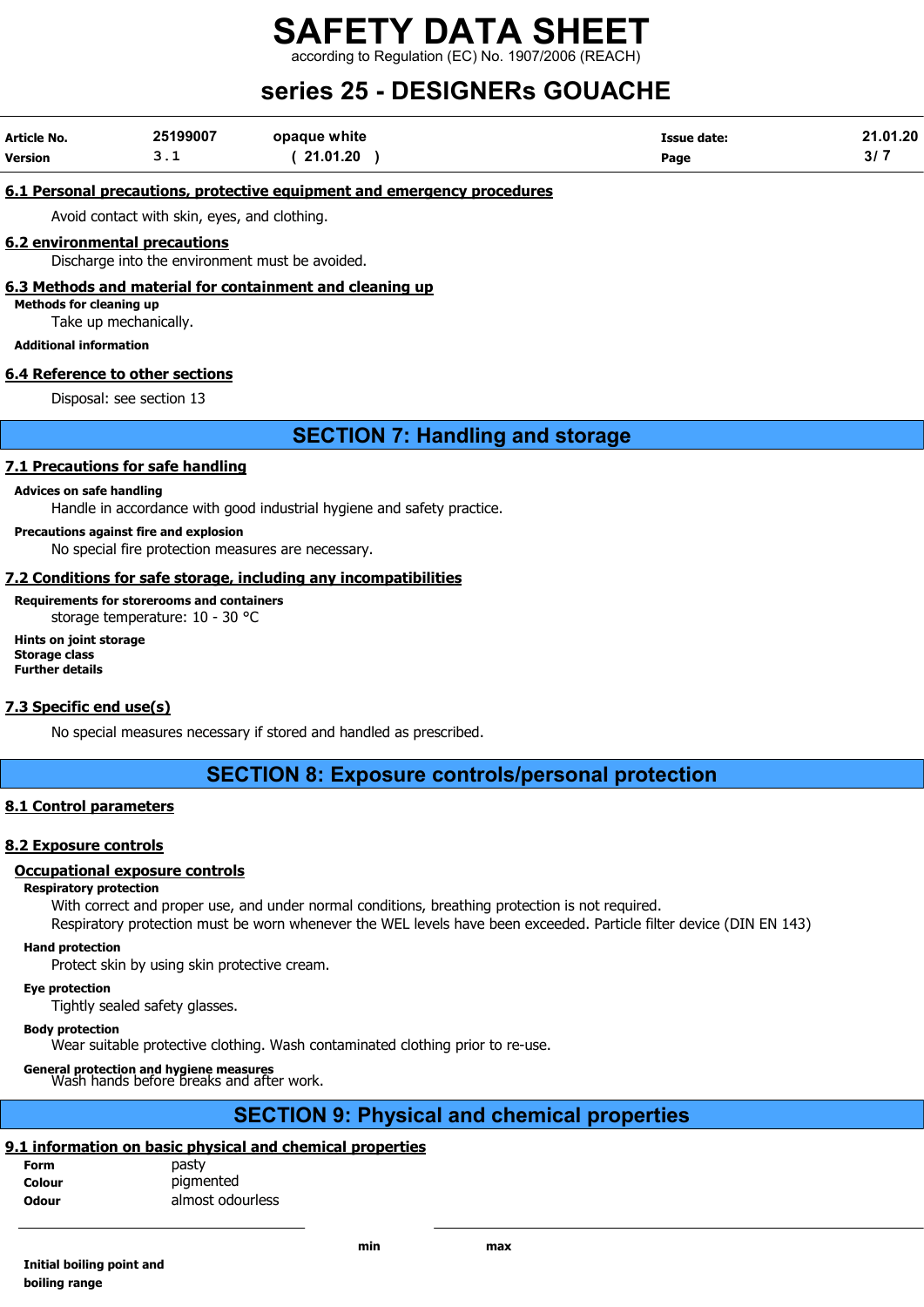according to Regulation (EC) No. 1907/2006 (REACH)

### series 25 - DESIGNERs GOUACHE

| Article No.<br><b>Version</b>       | 25199007<br>3.1                        | opaque white<br>$21.01.20$ ) |             | <b>Issue date:</b><br>Page | 21.01.20<br>4/7 |
|-------------------------------------|----------------------------------------|------------------------------|-------------|----------------------------|-----------------|
| <b>Melting point/freezing point</b> |                                        |                              |             |                            |                 |
|                                     | Flash point/flash point range          |                              |             |                            |                 |
| <b>Flammability</b>                 |                                        |                              |             |                            |                 |
| <b>Ignition temperature</b>         |                                        |                              |             |                            |                 |
| <b>Auto-ignition temperature</b>    |                                        |                              |             |                            |                 |
| <b>Explosion limits</b>             |                                        |                              |             |                            |                 |
| <b>Refraction index</b>             |                                        |                              |             |                            |                 |
| <b>PH</b> value                     |                                        | 5,5                          | 6,5         |                            |                 |
| <b>Viscosity</b>                    |                                        |                              |             |                            |                 |
| <b>Viscosity</b>                    |                                        |                              |             |                            |                 |
| Vapour pressure                     |                                        |                              |             |                            |                 |
| <b>Density</b>                      |                                        |                              | $1,3 - 2,4$ | 20 °C                      |                 |
|                                     | Partition coefficient: n-octanol/water |                              | kg/l        |                            |                 |

Danger of explosion

#### 9.2 Other information

### SECTION 10: Stability and reactivity

#### 10.1 Reactivity

No hazardous reaction when handled and stored according to provisions.

#### 10.2 Chemical stability

#### 10.3 Possibility of hazardous reactions

10.4 Conditions to avoid

heat and frost

#### 10.5 Incompatible materials

strong oxidizing agents

#### 10.6 Hazardous decomposition products

No known hazardous decomposition products.

SECTION 11: Toxicological information

#### 11.1 Information on toxicological effects

Acute toxicity

No data available

In case of inhalation No data available

After swallowing

#### No data available

In case of skin contact

No data available

After eye contact No data available

#### Practical experience

General remarks

### 12.1 Toxicity

Aquatic toxicity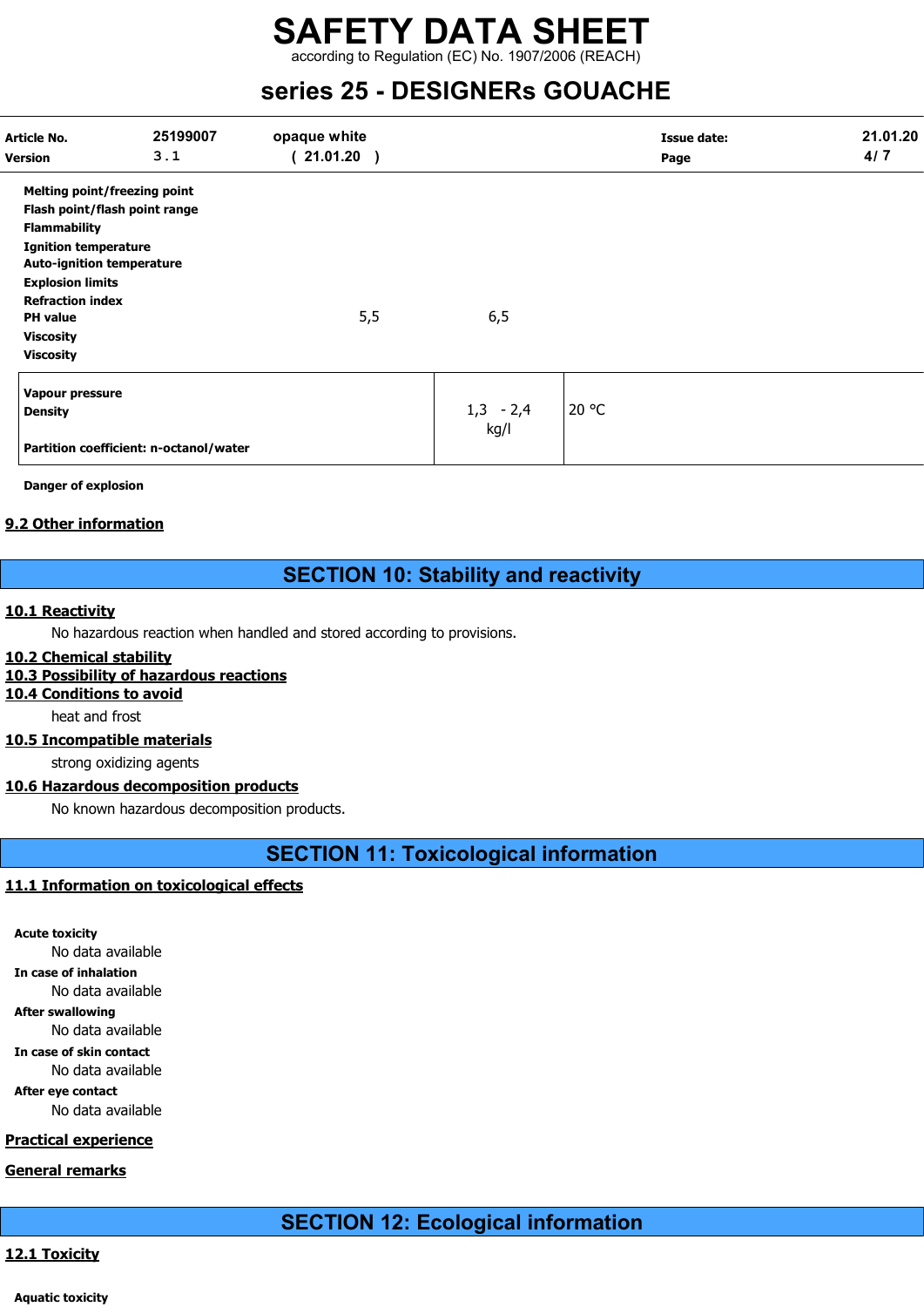according to Regulation (EC) No. 1907/2006 (REACH)

### series 25 - DESIGNERs GOUACHE

| Article No.    | 25199007 | opaque white | <b>Issue date:</b> | 21.01.20 |
|----------------|----------|--------------|--------------------|----------|
| <b>Version</b> | <u>.</u> | 21.01.20     | Page               | 5/7      |

Water Hazard Class 1 WGK catalog number General information

#### 12.2 Persistence and degradability

Further details Oxygen demand

#### 12.3 Bioaccumulative potential

Bioconcentration factor (BCF) Partition coefficient: n-octanol/water

#### 12.4 Mobility in soil

No data available

#### 12.5 Results of PBT and vPvB assessment

No data available

#### 12.6 Other adverse effects

General information

#### SECTION 13: Disposal considerations

#### 13.1 Waste treatment methods

#### **Product**

Waste key number 080112 waste paint and varnish other than those mentioned in 08 01 11 Recommendation

#### Contaminated packaging

Waste key number Recommendation

Non-contaminated packages may be recycled. Handle contaminated packages in the same way as the substance itself.

#### Additional information

SECTION 14: Transport information

#### 14.1 UN number

#### 14.2 UN proper shipping name

ADR, ADN No dangerous good in sense of these transport regulations. IMDG, IATA

#### 14.3 Transport hazard class(es)

ADR, ADN IMDG IATA

#### 14.4 Packing group

#### 14.5 Environmental hazards

Marine Pollutant - IMDG

### 14.6 Special precautions for user

### Land transport (ADR/RID)

Code Kemmler-number Hazard label ADR Limited quantities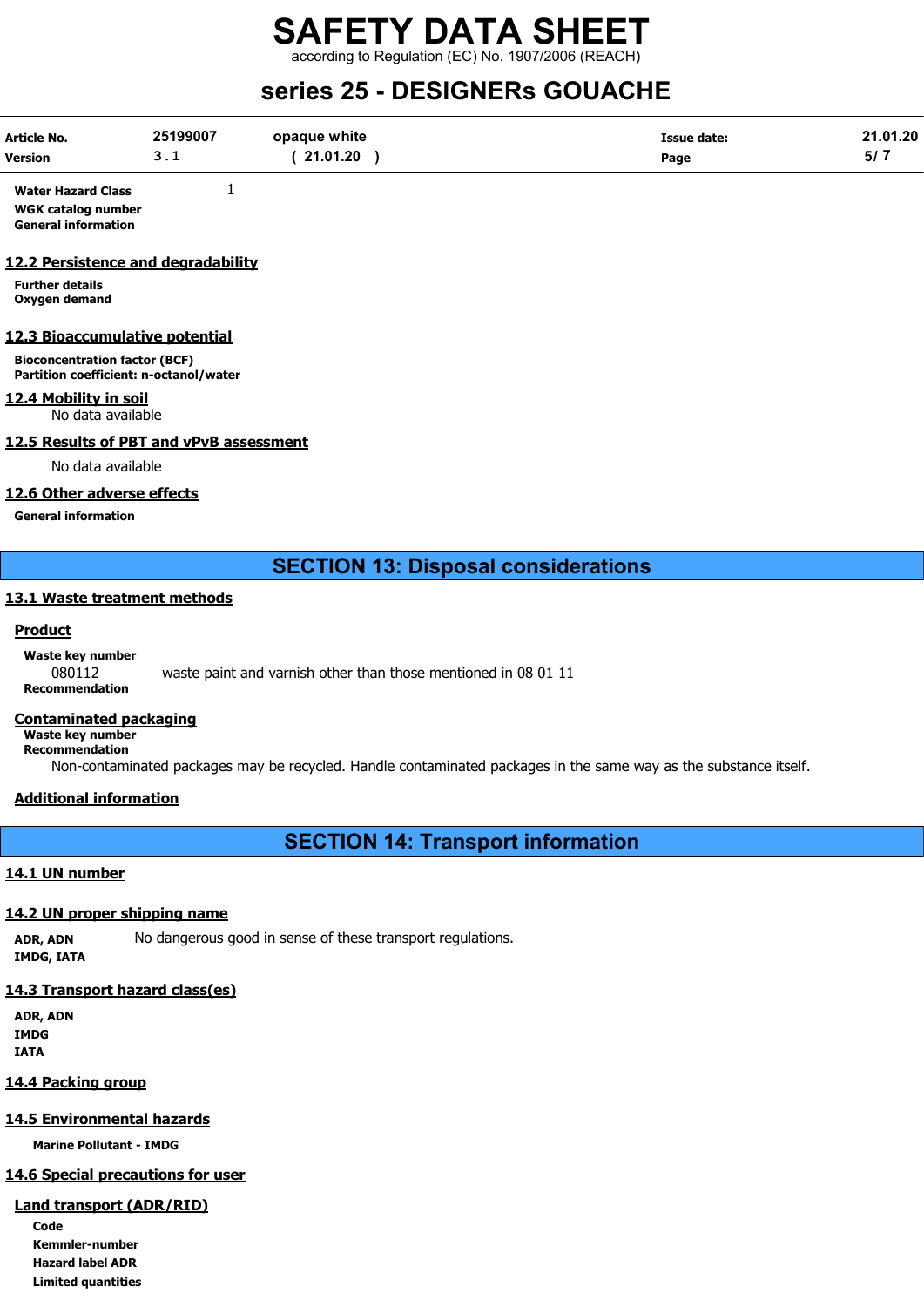according to Regulation (EC) No. 1907/2006 (REACH)

### series 25 - DESIGNERs GOUACHE

| Article No.    | 25199007 | opaque white | <b>Issue date:</b> | 21.01.20 |
|----------------|----------|--------------|--------------------|----------|
| <b>Version</b> |          | 21.01.20     | Page               |          |

Contaminated packaging: Instructions Contaminated packaging: Special provisions Special provisions for packing together Portable tanks: Instructions Portable tanks: Special provisions Tank coding Tunnel restriction Remarks EQ Special provisions

#### Sea transport (IMDG)

EmS Special provisions Limited quantities Contaminated packaging: Instructions Contaminated packaging: Special provisions IBC: Instructions IBC: Provisions Tank instructions IMO Tank instructions UN Tank instructions Special provisions Stowage and segregation Properties and observations Remarks EQ

#### Air transport (IATA-DGR)

| Hazard                      |
|-----------------------------|
| Passenger                   |
| Passenger LQ                |
| Cargo                       |
| ERG                         |
| Remarks                     |
| EQ                          |
| <b>Special Provisioning</b> |

#### 14.7 Transport in bulk according to Annex II of MARPOL 73/78 and the IBC Code

No data available

#### SECTION 15: Regulatory information

#### 15.1 Safety, health and environmental regulations/legislation specific for the substance or mixture

#### National regulations

#### **Europe**

Contents of VOC [%] Contents of VOC [g/L] Further regulations, limitations and legal requirements

#### **Germany**

Storage class Water Hazard Class 1 WGK catalog number Incident regulation Information on working limitations Further regulations, limitations and legal requirements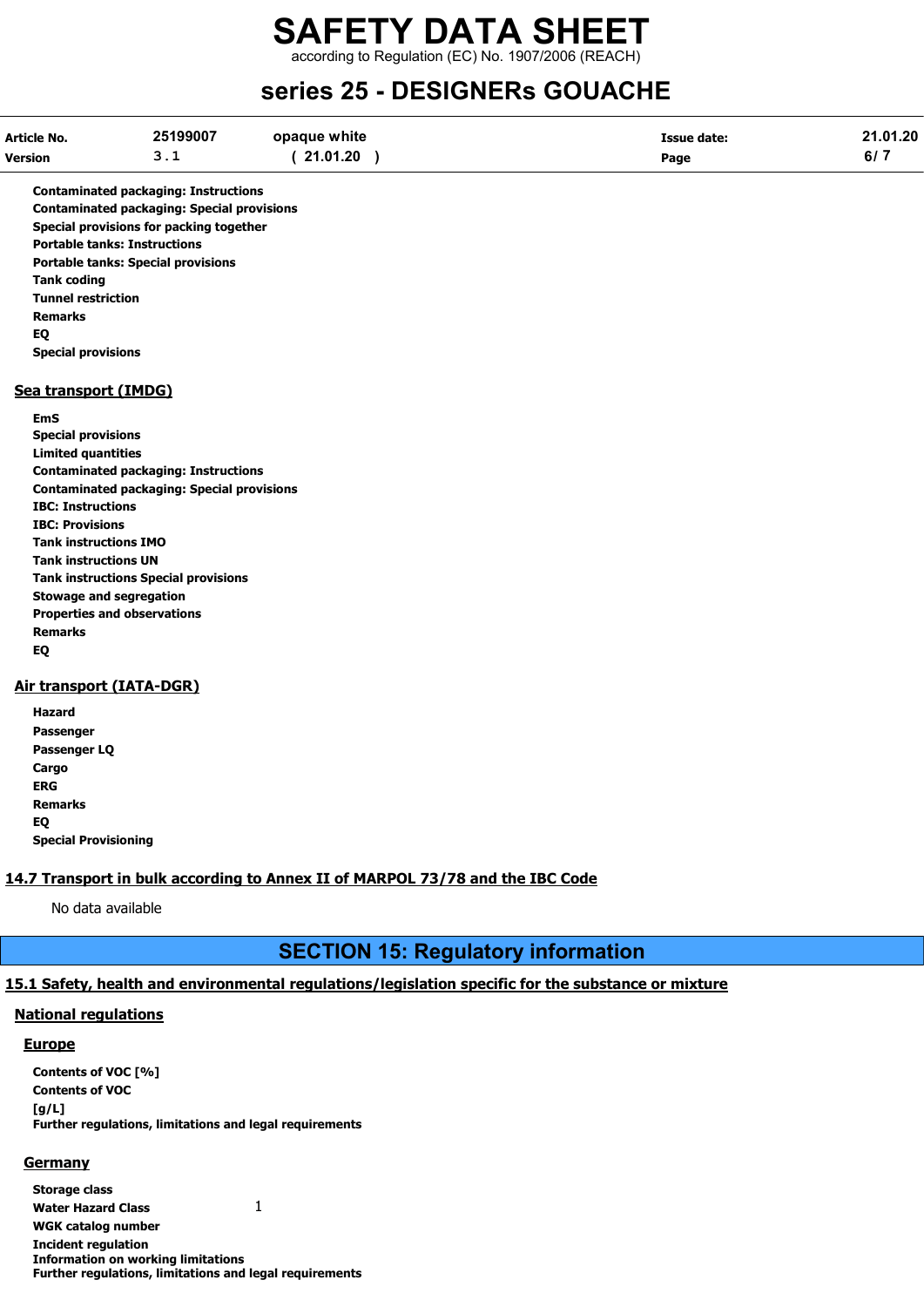according to Regulation (EC) No. 1907/2006 (REACH)

## series 25 - DESIGNERs GOUACHE

| Article No.    | 25199007 | opaque white | <b>Issue date:</b> | 21.01.20 |
|----------------|----------|--------------|--------------------|----------|
| <b>Version</b> |          | 21.01.20     | Page               |          |

#### **Denmark**

Further regulations, limitations and legal requirements

#### Hungary

Further regulations, limitations and legal requirements

#### Great Britain

Further regulations, limitations and legal requirements

#### Switzerland

Contents of VOC [%] 0 % Further regulations, limitations and legal requirements

#### USA

Further regulations, limitations and legal requirements Federal Regulations State Regulations

#### **Japan**

Further regulations, limitations and legal requirements

#### Canada

Further regulations, limitations and legal requirements

#### 15.2 Chemical Safety Assessment

#### SECTION 16: Other information

#### Further information

Hazard statements (CLP)

Further information This information is abased on our current state of knowledge and describes the security standards applicable to our product for the purpose provided. The information provided here does not constitute a legally binding warranty of specific characteristics or of suitability for a specific application use of the product is thus to be adapted to the user's special conditions and checked by preliminary tests. We are thus unable to guarantee product characteristics or accept an liability for damage arising in connection with the use of our products.

#### Literature

For abbreviations and acronyms, see: ECHA Guidance on information requirements and chemical safety assessment, chapter R.20 (Table of terms and abbreviations).

## Reason of change

Additional information BIT - 1,2-benzisothiazol-3(2H)-one CIT - 5-chloro-2-methyl-4-isothiazolin-3-one MIT - 2-methyl-2H-isothiazol-3-one

- 
- OIT 2-octyl-2H-isothiazol-3-one

The information in this data sheet has been established to our best knowledge and was up-to-date at time of revision. It does not represent a guarantee for the properties of the product described in terms of the legal warranty regulations.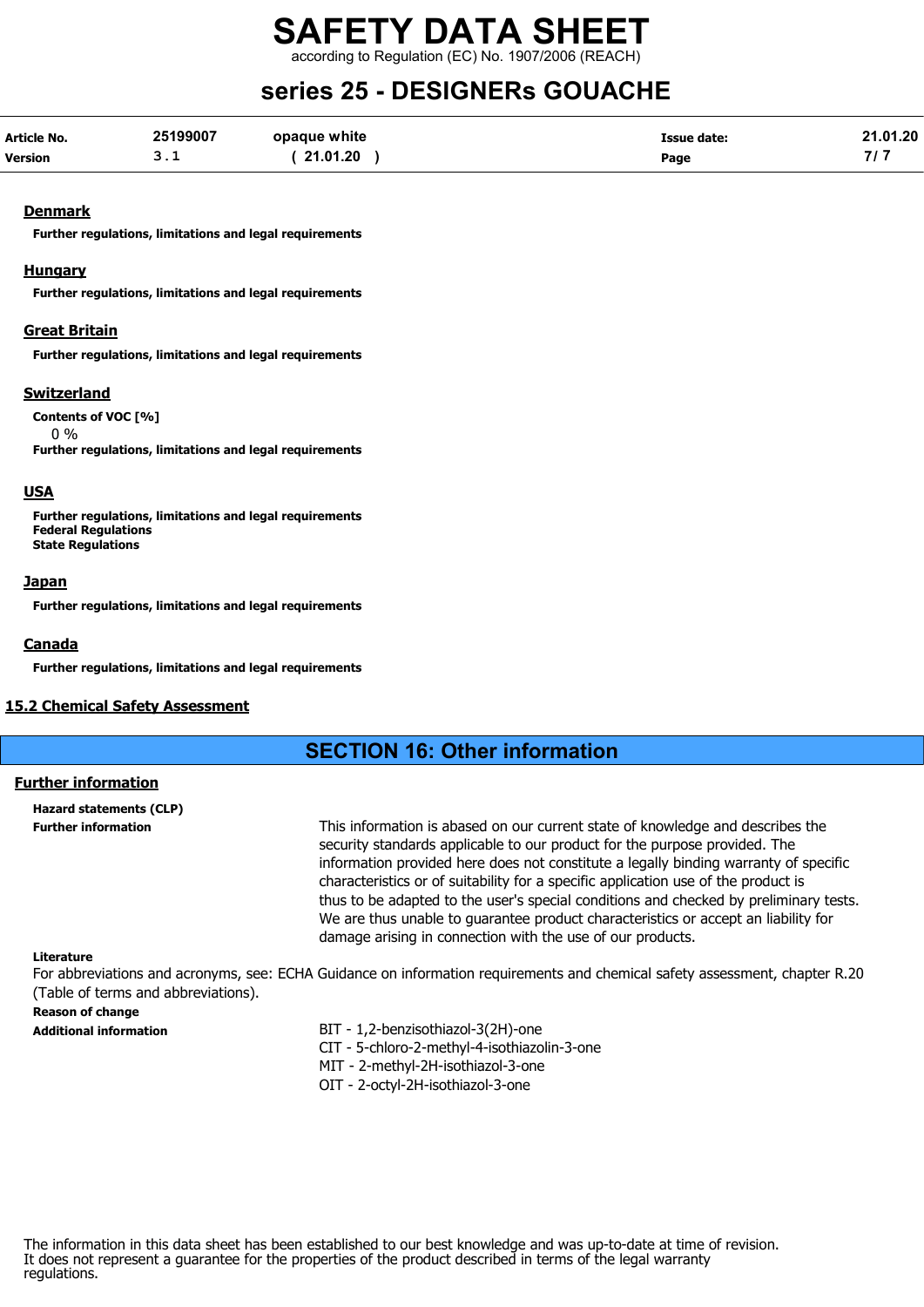#### **Appendix for material safety data sheet no.: 25 000 000** DESIGNERs GOUACHE

|       | art.nr. art.name           | C.I.                                    |                                                                                                                          | CAS-nr.                                                   |
|-------|----------------------------|-----------------------------------------|--------------------------------------------------------------------------------------------------------------------------|-----------------------------------------------------------|
| 25198 | mixing white               | <b>PW5; PW7</b>                         | Barium sulfate; Zinc sulphide                                                                                            | 1345-05-7; 1314-98-3                                      |
| 25199 | opaque white               | PW <sub>6</sub>                         | Titanium dioxide                                                                                                         | 13463-67-7                                                |
| 25201 | Naples yellow light        | PW6; PY3; PY74; PY42                    | Titanium dioxide; Monoazo; Monoazo; Hydrated iron oxide                                                                  | 13463-67-7; 6486-23-3; 6358-31-2; 20344-<br>$49 - 4$      |
| 25202 | lemon yellow               | PY3                                     | Monoazo                                                                                                                  | 6486-23-3                                                 |
| 25203 | cadmium yellow hue lemon   | <b>PY3; PY74</b>                        | Monoazo; Monoazo                                                                                                         | 6486-23-3; 6358-31-2                                      |
| 25204 | cadmium yellow hue light   | PY74; PY83                              | Monoazo; Diaryl                                                                                                          | 6358-31-2; 5567-15-7                                      |
| 25205 | chrome yellow hue          | PY74; PY83                              | Monoazo; Diaryl                                                                                                          | 6358-31-2; 5567-15-7                                      |
| 25206 | Indian yellow              | PY83; PO62                              | Diaryl; Benzimidazolone                                                                                                  | 5567-15-7; 75601-68-2                                     |
| 25207 | cadmium yellow hue deep    | PO13; PY83                              | Diaryl; Diaryl                                                                                                           | 3520-72-7; 5567-15-7                                      |
| 25208 | red orange                 | PO13                                    | Diaryl                                                                                                                   | 3520-72-7                                                 |
| 25311 | Naples yellow reddish      | PW5; PO36; PR242                        | Barium sulfate; Benzimidazolone; Disazocondensation                                                                      | 1345-05-7; 12236-62-3; 118440-67-8                        |
| 25312 | vermilion                  | PR <sub>4</sub>                         | Beta-Naphthol                                                                                                            | 2814-77-9                                                 |
| 25313 | geranium red               | PR4; PR112                              | Beta-Naphthol; Naphthol AS                                                                                               | 2814-77-9; 6535-46-2                                      |
| 25314 | scarlet red                | PR112                                   | Naphthol AS                                                                                                              | 6535-46-2                                                 |
| 25315 | carmine red                | PR5; PR112                              | Naphthol AS; Naphthol AS                                                                                                 | 6410-41-9; 6535-46-2                                      |
| 25316 | madder red                 | PW5; PR187; PR112                       | Barium sulfate; Naphthol AS; Naphthol AS                                                                                 | 1345-05-7; 59487-23-9; 6535-46-2                          |
| 25318 | Bordeaux                   | PR254; PV19                             | Diketo-pyrrolo-pyrrol; Quinacridone                                                                                      | 122390-98-1; 1047-16-1                                    |
| 25325 | magenta                    | PR122; PV19                             | Quinacridone; Quinacridone                                                                                               | 980-26-7; 1047-16-1                                       |
| 25436 | blue violet                | PB29: PV23:<br>Fluoreszierendes Pigment | Sodium aluminum silicate; Dioxazine; Fluorescent pigment                                                                 | 57455-37-5; 6358-30-1; -                                  |
| 25438 | indigo                     | PB29; PB27; PB60; PBk10                 | Sodium aluminum silicate; Iron-cyan-complex; Indanthrone; Crystallized carbon 57455-37-5; 14038-43-8; 25869-98-1; 81-77- | 6:7782-42-5                                               |
| 25439 | cobalt blue hue deep       | PW5; PB29; PG7                          | Barium sulfate; Sodium aluminum silicate; Phthalocyanine (Cu, Cl)                                                        | 1345-05-7; 57455-37-5; 1328-53-6                          |
| 25441 | Paris blue                 | PB15; PB15:1                            | Phthalocyanine (Cu); Phthalocyanine (Cu)                                                                                 | 147-14-8; 147-14-8                                        |
| 25442 | ultramarine blue deep      | <b>PB29</b>                             | Sodium aluminum silicate                                                                                                 | 57455-37-5                                                |
| 25443 | ultramarine blue light     | <b>PB29</b>                             | Sodium aluminum silicate                                                                                                 | 57455-37-5                                                |
| 25444 | cobalt blue hue light      | PW5; PW7; PB29; PB15:3;<br>PG7          | Barium sulfate; Zinc sulphide; Sodium aluminum silicate; Phthalocyanine (Cu);<br>Phthalocyanine (Cu, Cl)                 | 1345-05-7; 1314-98-3; 57455-37-5; 147-14-<br>8; 1328-53-6 |
| 25446 | sapphire blue              | PW6; PB15:3; PB15                       | Titanium dioxide; Phthalocyanine (Cu); Phthalocyanine (Cu)                                                               | 13463-67-7; 147-14-8; 147-14-8                            |
| 25447 | cerulean blue              | PW6; PB15:3; PG7                        | Titanium dioxide; Phthalocyanine (Cu); Phthalocyanine (Cu, Cl)                                                           | 13463-67-7; 147-14-8; 1328-53-6                           |
| 25449 | Oriental blue              | PW6; PB15:3; PG7                        | Titanium dioxide; Phthalocyanine (Cu); Phthalocyanine (Cu, Cl)                                                           | 13463-67-7; 147-14-8; 1328-53-6                           |
| 25450 | light blue                 | PW5; PB15:3; PG7                        | Barium sulfate; Phthalocyanine (Cu); Phthalocyanine (Cu, Cl)                                                             | 1345-05-7; 147-14-8; 1328-53-6                            |
| 25551 | turquoise bluish           | PW5; PB15; PG7                          | Barium sulfate; Phthalocyanine (Cu); Phthalocyanine (Cu, Cl)                                                             | 1345-05-7; 147-14-8; 1328-53-6                            |
| 25554 | viridian hue               | PW5; PY3; PB15:3                        | Barium sulfate; Monoazo; Phthalocyanine (Cu)                                                                             | 1345-05-7; 6486-23-3; 147-14-8                            |
| 25557 | leaf green                 | PW5; PY3; PY74; PG7                     | Barium sulfate; Monoazo; Monoazo; Phthalocyanine (Cu, Cl)                                                                | 1345-05-7; 6486-23-3; 6358-31-2; 1328-53-<br>6            |
|       | 25558 chromium oxide green | <b>PG17</b>                             | Hematite (Cr)                                                                                                            | 1308-38-9                                                 |